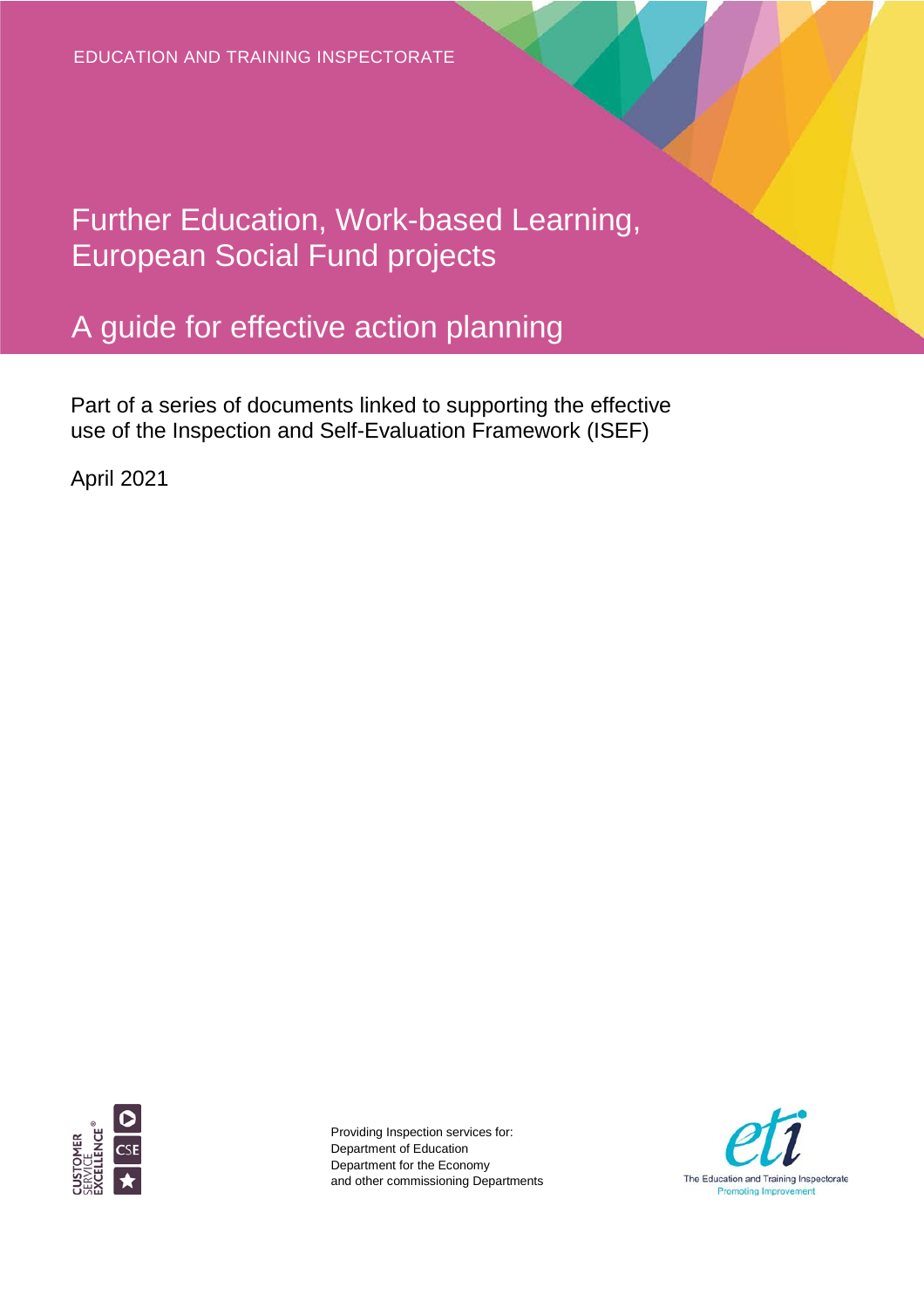### **Contents**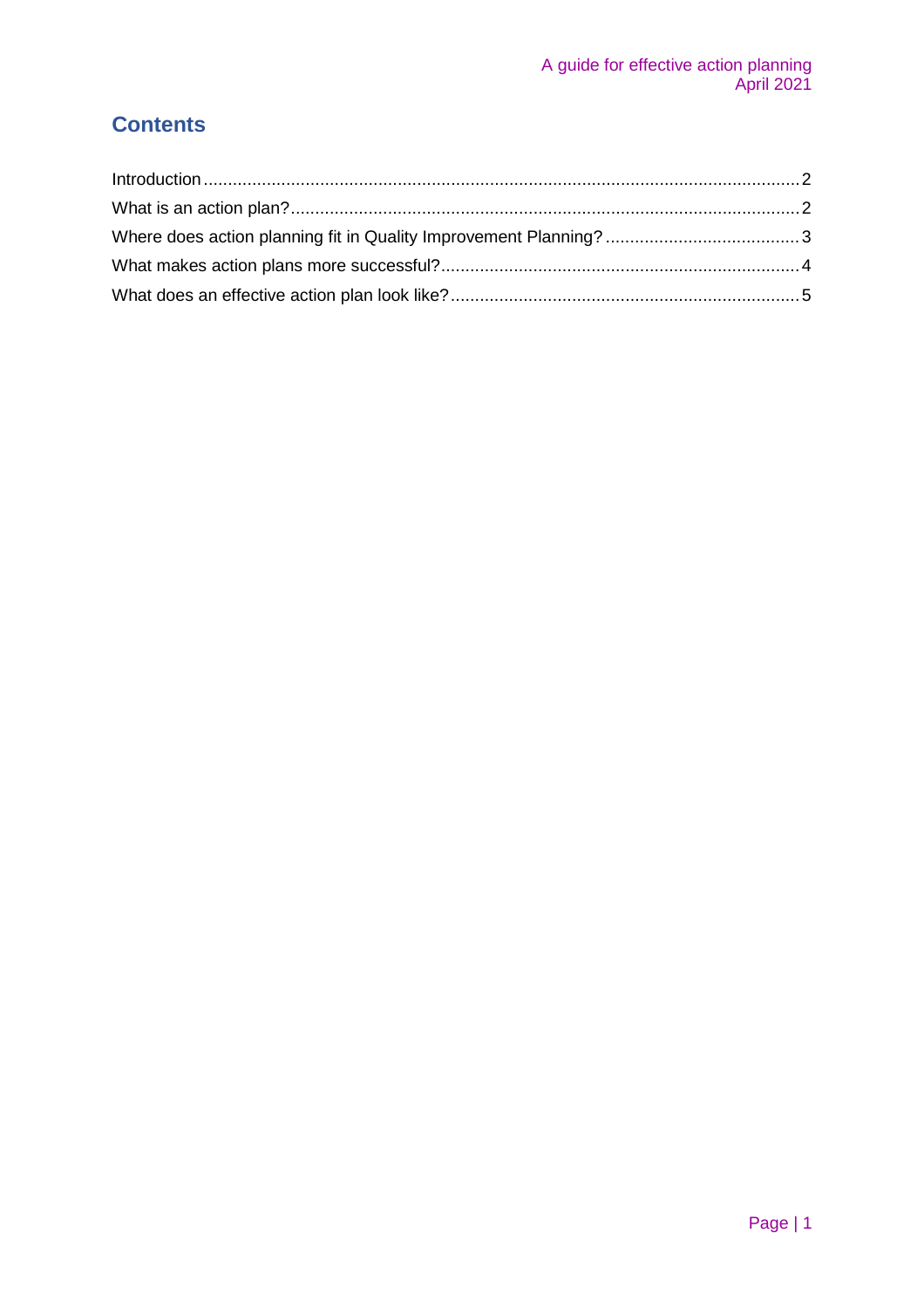### <span id="page-2-0"></span>**Introduction**

This guidance document is designed to support the process of effective action planning for improvement, particularly at course team level<sup>[1](#page-2-2)</sup> in organisations. Inspection evidence shows variation in the quality and effectiveness of the action planning process at this level. Findings from the annual scrutiny of organisation's quality improvement planning submission also show that well-focused action planning with measurable targets and outcomes, across curriculum areas, is mostly a reoccurring area for improvement. This invariably leads to a reduction and an inconsistency in the organisation's overall capacity to sustain improvement. Hence, the purpose of this document is to provide course teams with stimuli and indicative content that is intended to promote greater reflection and a more systematic approach in the development and use of action planning to bring about sustained improvement.

### <span id="page-2-1"></span>**What is an action plan?**

Typically, an action plan will come about as a result of the following:

- the team's annual self-evaluation process and resulting summary of key findings;
- an external evaluation activity (e.g. inspection, awarding body audit); and/or
- an internal evaluation activity (e.g. quality and performance review).

The action plan<sup>[2](#page-2-3)</sup> should build upon existing strengths to ensure they are sustained.

#### **Key features of action planning include:**

- Action planning is not an annual standalone event, but rather a continuous, dynamic process.
- An action plan is a working document, belonging to and involving all members of the team.
- Action planning flows directly from the self-evaluation process, along with any feedback from external evaluation, and is linked closely to the resulting summary of key findings and their prioritisation.
- The action plan is subject to ongoing, regular and robust review and evaluation. It should be a standing item on the agenda of team meetings.
- The effectiveness and impact of the action plan should be subject to monitoring by more senior managers.

<span id="page-2-3"></span><span id="page-2-2"></span> <sup>1</sup> In work-based learning, for example, a course team could comprise a co-ordinator and the tutor(s) from a professional and technical area or the essential skills. In an ESF project, a team could comprise a co-ordinated group of employment engagement, family liaison officers or trainers. <sup>2</sup> Organisations may have different titles for this, for example, a development plan etc.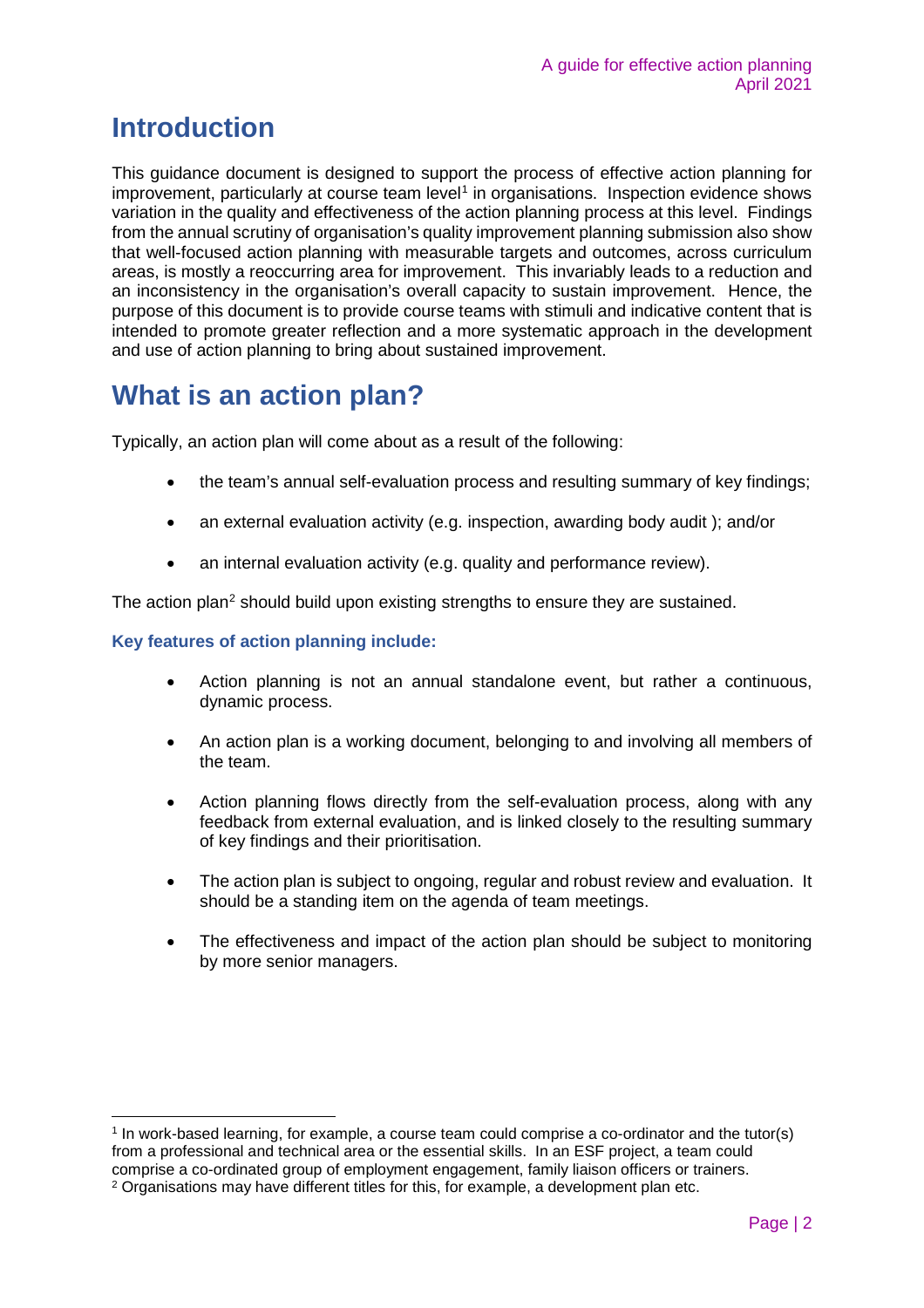## <span id="page-3-0"></span>**Where does action planning fit in Quality Improvement Planning?**

- Action planning is an integral part of the quality improvement planning cycle, as illustrated below.
- Actions plans are contingent on robust self-evaluation<sup>[3](#page-3-1)</sup>.
- A course team action plan will link clearly to action plans at higher levels, such as a department action plan and whole-organisation quality improvement plan (QIP). Higher level action plans will implement improvements appropriate to that management level.
- Action plans will not have a finite life-span, for as some actions are completed, others will continue or commence, in order to sustain continual improvement.

#### **Diagram 1: The quality improvement planning cycle**



<span id="page-3-1"></span> <sup>3</sup> Guidance for self-evaluation for course teams (hyperlink)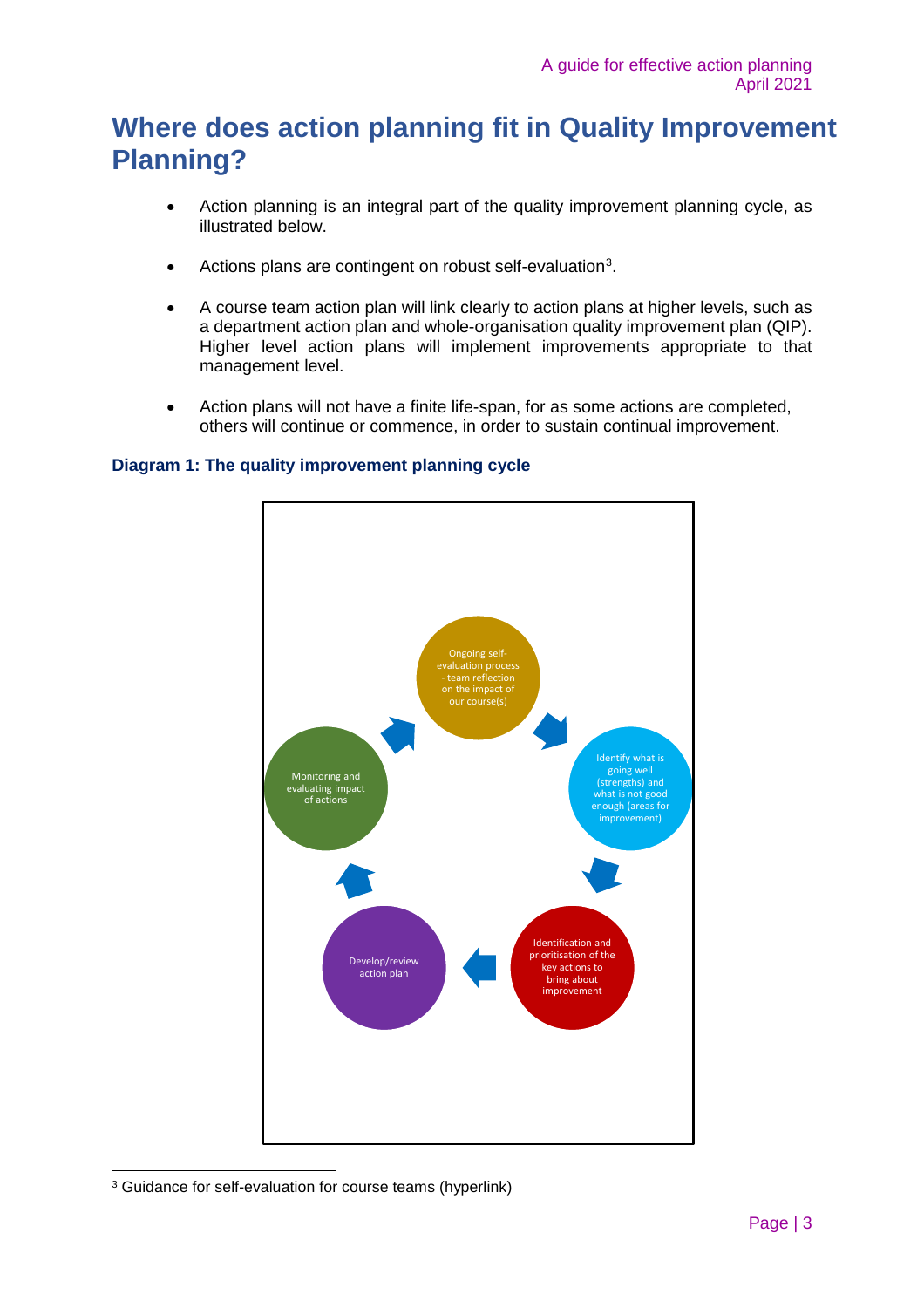### <span id="page-4-0"></span>**What makes action plans more successful?**

- A key risk with most action planning processes is that teams are not rigorous enough in their **evaluation of the impact/outworking** of the action plan, particularly on the learners, their experiences and the outcomes they attain. Consequently, actions are ticked off in a 'checklist' approach, thereby creating an illusion that everything is progressing well. In effect, the process of completing individual actions becomes the success criteria, rather than consideration and evaluation of the impact of the improvement actions.
- Action plans are primarily for use by the course team but also by senior managers across the whole-organisation **to promote improvement for the learners**; they are for the organisation itself and not merely for inspection or other contractual, regulatory purposes.

| Action planning is more effective<br>when it:                                                                                                                       | Action planning is less effective when<br>it:                                                        |
|---------------------------------------------------------------------------------------------------------------------------------------------------------------------|------------------------------------------------------------------------------------------------------|
| Links to the outworking of a rigorous,<br>collaborative self-evaluative process and<br>prioritised appropriately.                                                   | Lacks clear linkage and correlation with<br>the self-evaluation process.                             |
| Includes carried over actions, including<br>longer-term, from previous improvement<br>action plans.                                                                 | Ignores incomplete actions from previous<br>plans.                                                   |
| Is an integral part of a continuous<br>$\bullet$<br>improvement process.                                                                                            | Is an annual, standalone event or a tick-<br>box exercise.                                           |
| Largely specifies, measurable targets<br>against which<br>be<br>progress<br>can<br>ascertained.                                                                     | Uses targets that are mostly overly<br>$\bullet$<br>general and difficult to measure and<br>monitor. |
| Links strategically to higher level <sup>4</sup> Quality<br>Improvement Plans.                                                                                      | Is disjoined, with no clear read across, to<br>higher level Quality Improvement Plans.               |
| Includes resource implications relating to,<br>for example, staff development, support,<br>time, equipment, materials and budget,<br>are these are well-considered. | Neglects resource implications; they are<br>not well enough thought through.                         |
| Sets well-planned, realistic timescales for<br>$\bullet$<br>undertaking tasks, with start dates, key<br>milestones and completion dates.                            | Does not set appropriate timescales; they<br>are not well articulated or realistic.                  |
| Is reviewed and evaluated in order to<br>answer the fundamental question: 'to<br>what extent has the actions impacted on<br>area(s) for improvement'?               | actions as complete<br>without<br>Marks<br>adequate consideration of the impact of<br>the actions.   |
| Is owned and reviewed by the whole<br>$\bullet$<br>team.                                                                                                            | Belongs mainly to, and reviewed by, the<br>team leader.                                              |
| subject to oversight and<br>review<br>Is.<br>feedback by senior managers.                                                                                           | sufficiently challenged<br>Is<br>not<br>and<br>supported by more senior managers.                    |

<span id="page-4-1"></span> <sup>4</sup> Quality Improvement Plans at higher levels, for example, departmental and whole-organisation.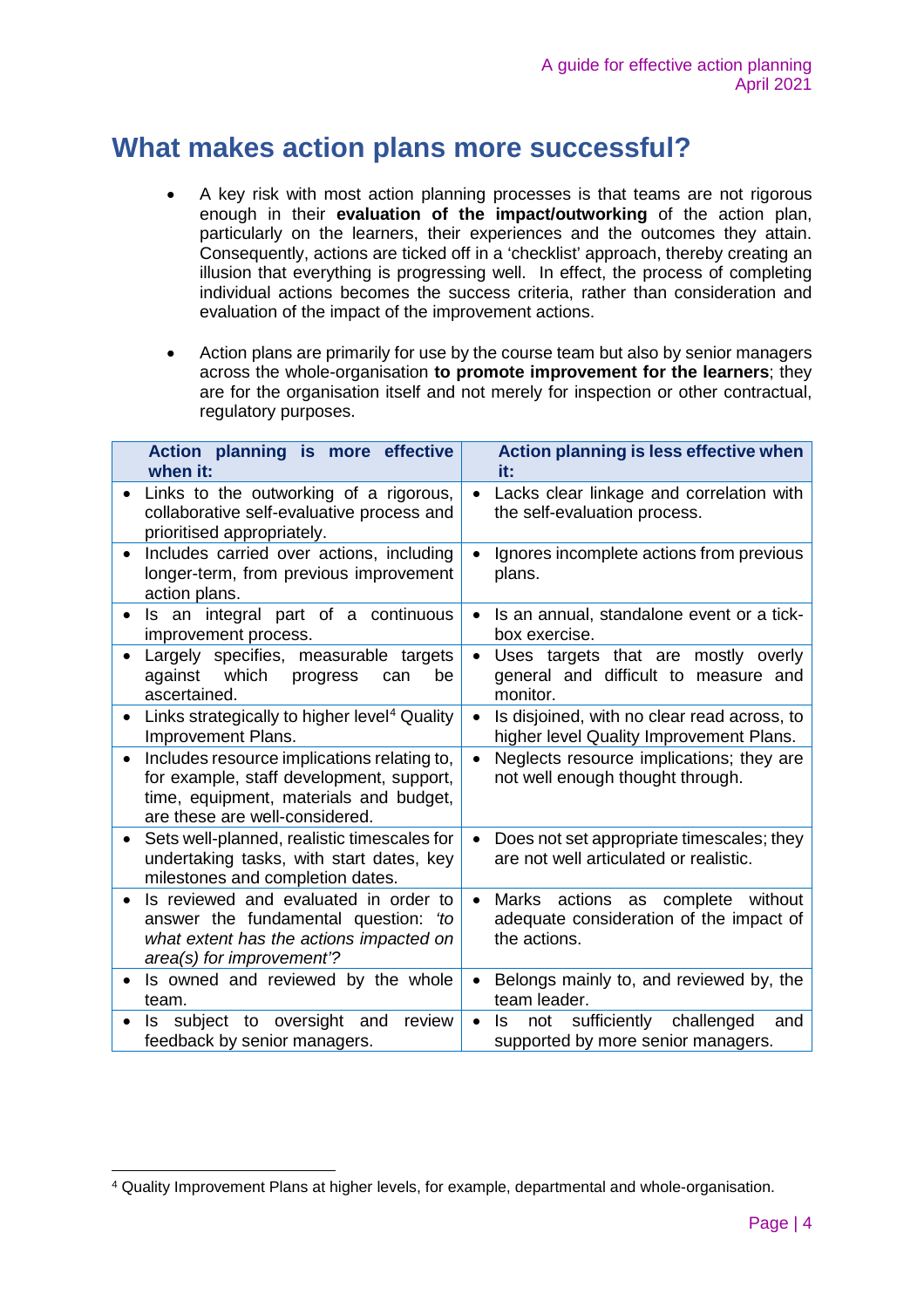### <span id="page-5-0"></span>**What does an effective action plan look like?**

The following is an example of a suitable action plan $^5$  $^5$ .

#### **Exemplar:**

- The outworking of internal and external evaluations (illustrated in diagram below) showed the following areas for improvement needed to be addressed:
	- overly variable quality of learning, teaching and training which doesn't promote effective learning;
	- narrow curriculum experiences including too few work-experience placement opportunities for the trainees; and
	- low rates of retention, achievement and progression.

| Internal self-evaluation process                                                                                              |                                                 | Inspection outcome                                                                                                            |  |  |
|-------------------------------------------------------------------------------------------------------------------------------|-------------------------------------------------|-------------------------------------------------------------------------------------------------------------------------------|--|--|
| <b>Summary of key findings</b>                                                                                                |                                                 | Inspection of                                                                                                                 |  |  |
| Organisation/Project:                                                                                                         |                                                 | Professional and technical area                                                                                               |  |  |
| Funded programmes internally evaluated:                                                                                       |                                                 |                                                                                                                               |  |  |
| internally self-evaluated overall effectiveness and performance levels                                                        |                                                 | Programmes inspected:                                                                                                         |  |  |
| Overall<br>effectiveness<br>outcome<br>OE Outcomes<br>$\rho_L$ Quality of                                                     | $\rho_L$<br>$\rho_{\rm L}$<br>and<br>management | Key findings                                                                                                                  |  |  |
| Key findings                                                                                                                  |                                                 | In xxxxxxx, the quality of the education and training provided by xxxxxxxx is xxxxx.                                          |  |  |
| The organisation has the following strengths:                                                                                 |                                                 | The provision has the following strengths:                                                                                    |  |  |
|                                                                                                                               |                                                 |                                                                                                                               |  |  |
|                                                                                                                               |                                                 |                                                                                                                               |  |  |
|                                                                                                                               |                                                 |                                                                                                                               |  |  |
|                                                                                                                               |                                                 |                                                                                                                               |  |  |
|                                                                                                                               |                                                 |                                                                                                                               |  |  |
| To improve further the xxxxx provision, the organisation needs to:                                                            |                                                 | To improve further the xxxxx provision, the organisation needs to:                                                            |  |  |
| . Improve the overly variable quality of learning, teaching and training which<br>doesn't promote effective learning:         |                                                 | . improve the overly variable quality of learning, teaching and training which doesn't<br>promote effective learning:         |  |  |
| . review the narrow curriculum experiences including too few work-experience<br>placement opportunities for the trainees; and |                                                 | . review the narrow curriculum experiences including too few work-experience placement<br>opportunities for the trainees; and |  |  |
| . improve the low rates of retention, achievement and progression.                                                            |                                                 | · improve the low rates of retention, achievement and progression.                                                            |  |  |
|                                                                                                                               |                                                 |                                                                                                                               |  |  |
| Areas for improvement<br>generate an action plan                                                                              |                                                 |                                                                                                                               |  |  |
| <b>Action Plan</b>                                                                                                            |                                                 |                                                                                                                               |  |  |
|                                                                                                                               | What do we do?                                  | To what extent has it made a<br>difference (impact)?                                                                          |  |  |
|                                                                                                                               |                                                 |                                                                                                                               |  |  |
|                                                                                                                               | ٠                                               | ٠                                                                                                                             |  |  |
| Area for Improvement<br>٠<br>٠                                                                                                | ٠                                               | ٠                                                                                                                             |  |  |

<span id="page-5-1"></span> <sup>5</sup> Please note that for illustrative purposes, the formatting is truncated and the content is indicative, and not prescriptive.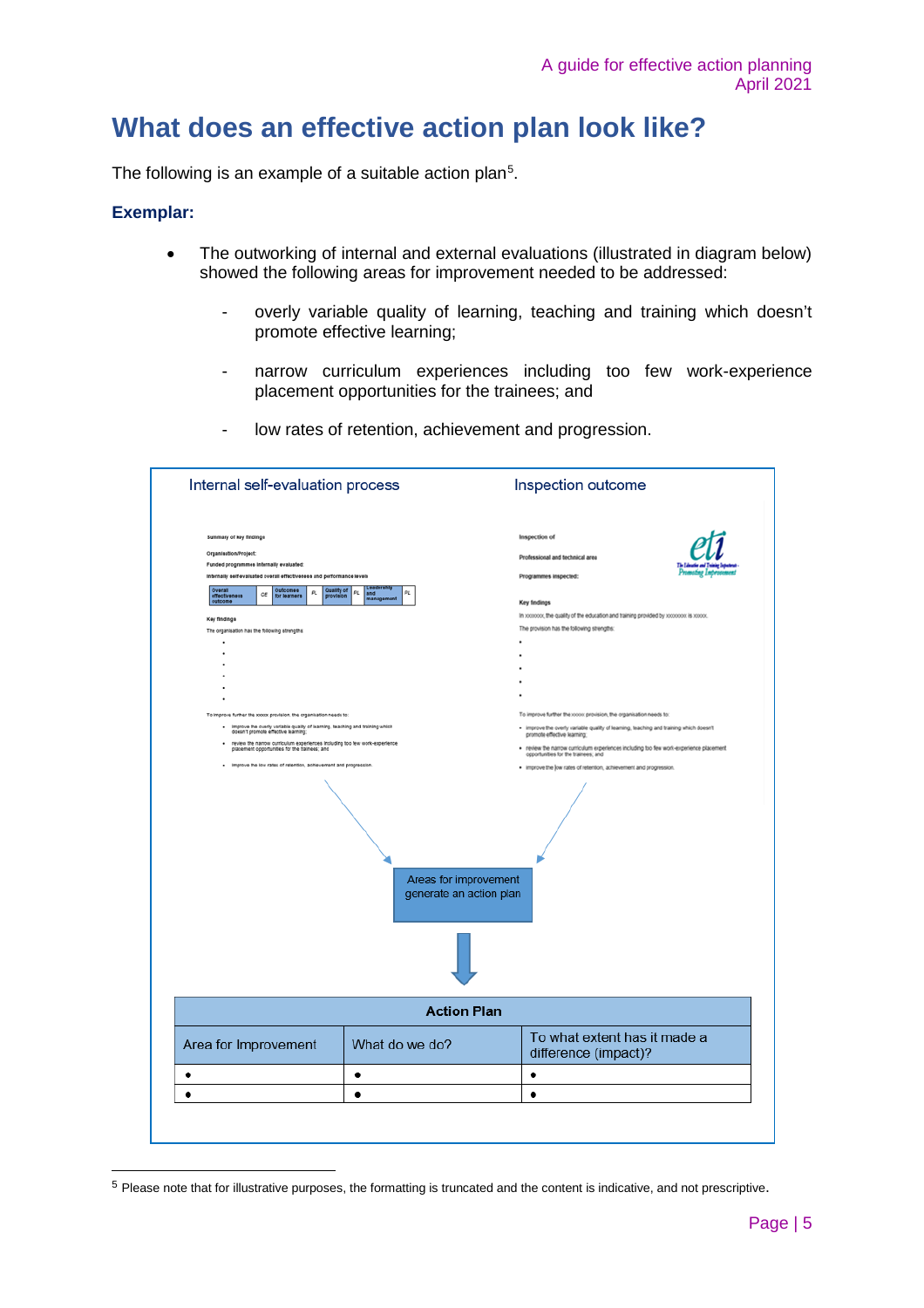Exemplar | Action planning for improvement:

**Area for improvement and contributing baseline (evidence of where we are now) evaluations:**

*Overly variable quality of learning, teaching and training which doesn't promote effective learning*

{Supporting ISEF sections: Outcomes for Learners; Quality of Provision; and Leadership and Management}

- 70% of the sessions observed by ETI were good or better, with only 10% being very good or better.
- ETI reported the strengths to be:
	- the well-structured practical sessions, providing sound opportunities for the learners to develop their occupational skills
	- the positive relationships between the tutors and the learners
	- the mostly good standards of vocational work, especially in practical sessions, where the learning is linked well to the workplace
- ETI report the areas for improvement to be:
	- the theory sessions were too long, leading to learners' loss of engagement and motivation
	- too many passive learners due to insufficient use of active learning strategies
	- the lack of planning for differentiation, limited stretch and challenge to meet the needs of more able learners
	- the underuse of ILT to support learning, including only limited use of the VLE by learners and staff
	- the monitoring of the quality of learning and teaching by middle and senior managers lacked rigour
	- the insufficient monitoring of the quality of the work of part-time staff.
- Peer observations show insufficient planning for differentiation to meet changing profile of the learners.
	- of the 12 peer observations, the areas for improvement were more effective questioning, active learning, and better use of ILT
	- most of the areas for development from the previous year had been addressed.
- Trainee feedback shows: theory sessions too long and insufficient engagement in practical activities.
- 70% of trainees report that they don't enjoy the theory sessions, they find them boring and lacking in relevance
- Average attendance at theory sessions is too low, at 64%.
- Tutor feedback shows: lack of CPD on pedagogy, including effective planning to promote more active learning.
- Only 50% of staff and 40% of learners make use of the VLE over the period of an average week (more than one hour).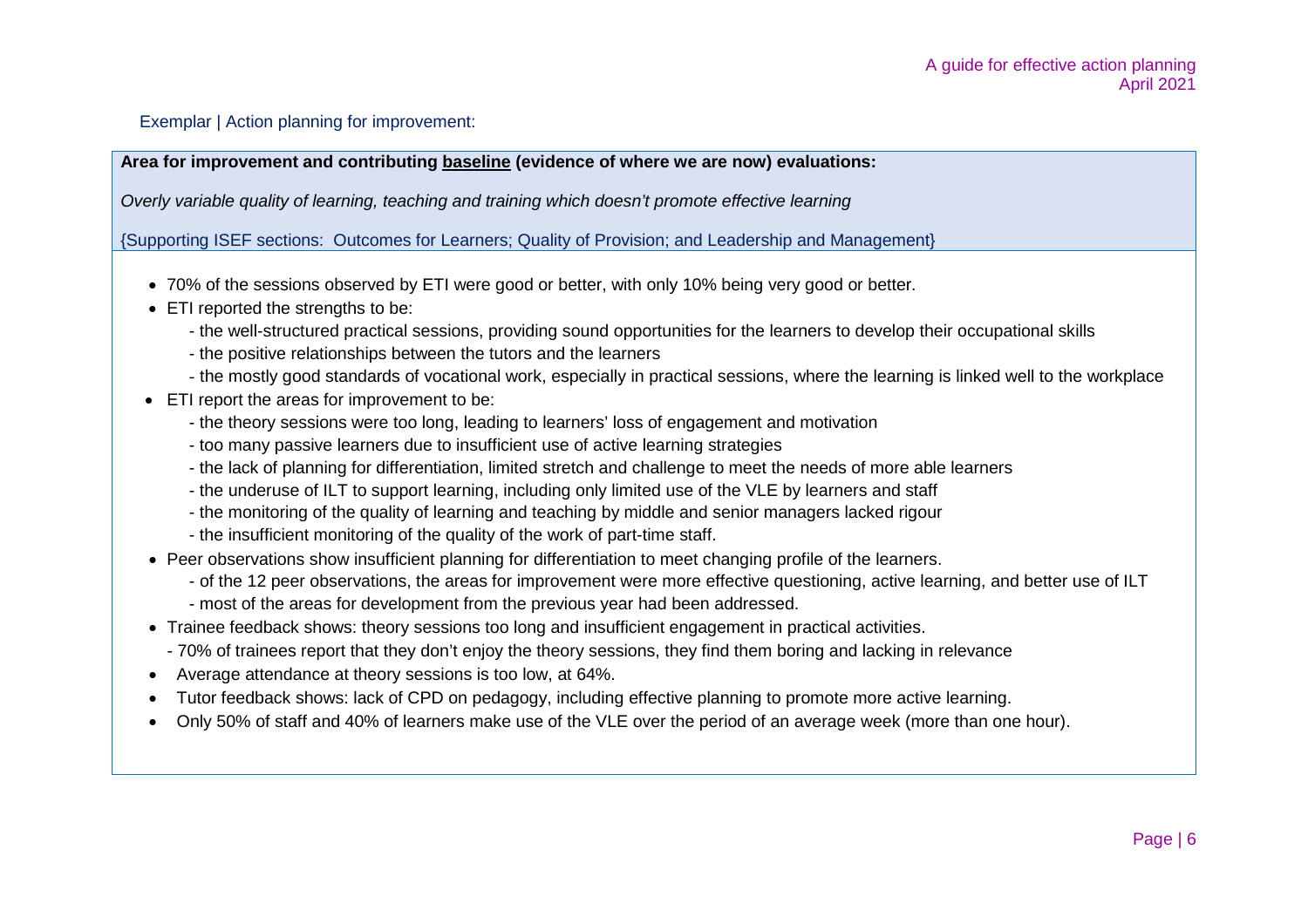#### **Roles and responsibilities of staff effecting improvement:**

The course team leader/co-ordinator will:

- Monitor and record progress against milestones/targets, collate and analyse relevant data.
- Ensure key actions are being addressed in a timely and impactful manner.
- Arrange, chair and minute progress/team meetings to review progress and action/address gaps.
- Keep senior managers informed and involved, ensure articulation with whole-organisation QIP.
- Arrange support and development as necessary.
- Collate feedback from key stakeholders (learners, employers, parents/carers, external support agencies etc).

Team members (full-time and part-time staff):

- Engage constructively with the improvement process, attend and contribute to team meetings, take ownership of specific actions.
- Participate in staff development, to address self-identified development needs.
- Work to improve planning, differentiation, active learning and better timetabling.
- Provide feedback and data as appropriate (attendance, retention, standards of work, peer observation).

Quality Manager (Next level manager):

- Provide detailed feedback (support and challenge) on draft action plan.
- Provide constructive feedback (support and challenge, affirm) on progress against milestones, check collated data, benchmark internally.
- Attend team review meetings regularly.
- Ensure consistency with other teams/sites, liaise with whole-organisation quality unit.
- Facilitate and resource team capacity-building (staff development, sharing of good practice, links with other providers, links with Associate Assessors etc).
- Update senior management, including management committee.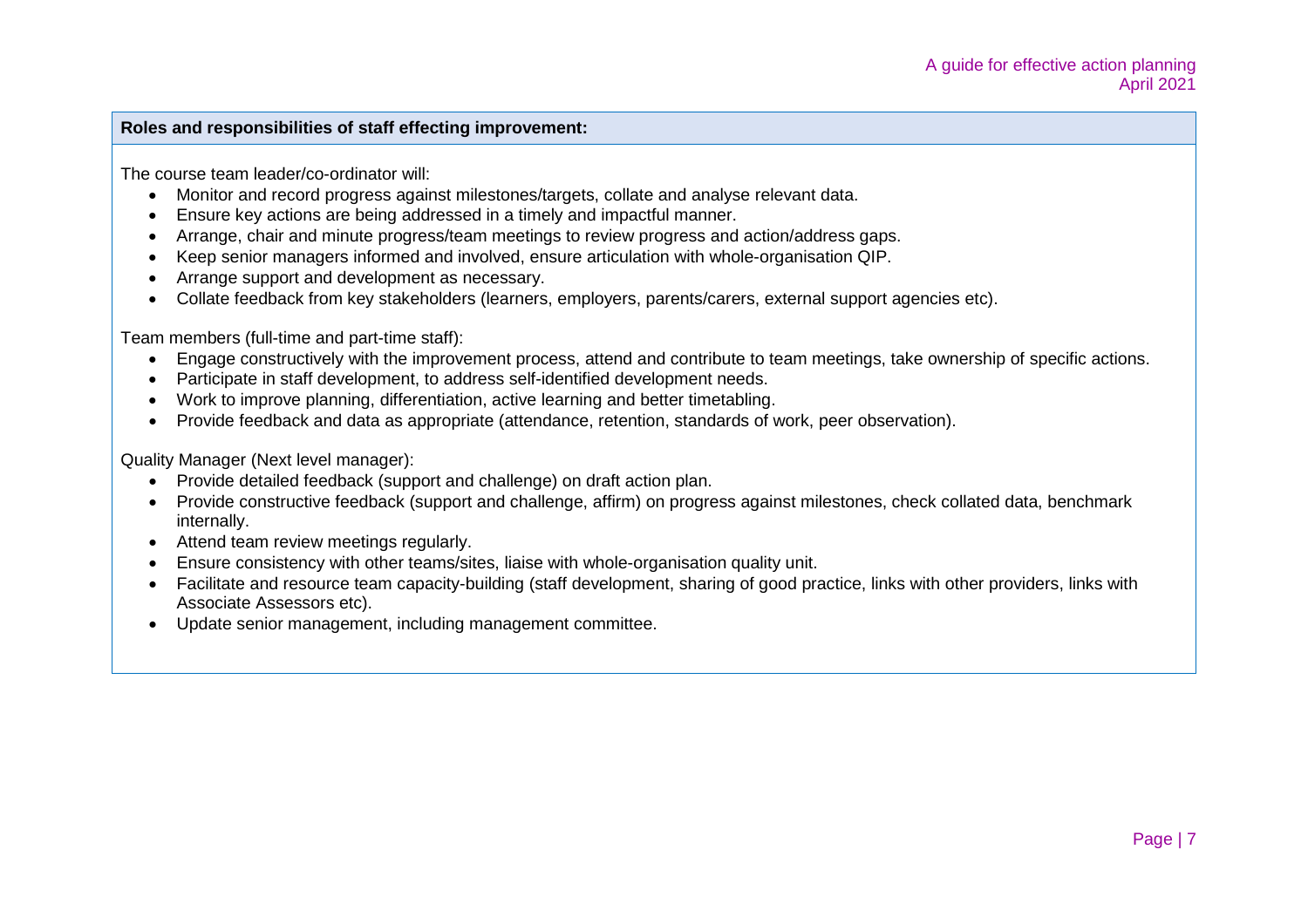#### **Improvement milestones and timeframes:**

#### **Longer-term (3 years)**

- 100% of the learning and teaching is at least effective.
- At least one-third of the learning and teaching is very effective.
- All staff are observed at least once, with constructive feedback to promote continuous improvement.
- Over 95% of the learners feedback positively on their learning experiences, sustained consistently over the period.
- External evaluations affirm improvement and highlight good practice in learning and teaching.
- Improved outcomes for learners (retention, achievement, progression) in line with or above targets.
- A VLE presence for all modules/key course components, with usage tracked and recorded by staff, high levels of beneficial usage.

**Short-Term (within the next year)** *[Medium term targets are not illustrated in this exemplar]*

#### **Milestone 1 (within next 3 months)**

- Review and address timetabling to improve attendance, learner engagement and motivation.
- Identify and arrange relevant professional development of staff to improve the quality of learning and teaching.
- Establish and agree arrangements for observations of learning and teaching and sharing of best practice.
- Initial monitoring and recording of progress.
- Initial feedback from and to senior managers.
- Staff commence in-depth review of planning for learning.
- Update action plan accordingly (as per outworking of milestone 1).

#### **Milestone 2 (within 6 months)**

- Evidence of improved planning for learning by all team members; lessons will have a wider range of active learning activities.
- Feedback from focus groups shows positive progress, over 80% will report positively on their learning experiences.
- VLE usage shows significant increase; over 75% of staff and 80% of learners will make use of the VLE on a regular (weekly) basis
- Evidence of impact of staff development will extend the range of learning strategies used competently.
- Update action plan accordingly (as per outworking of milestone 2).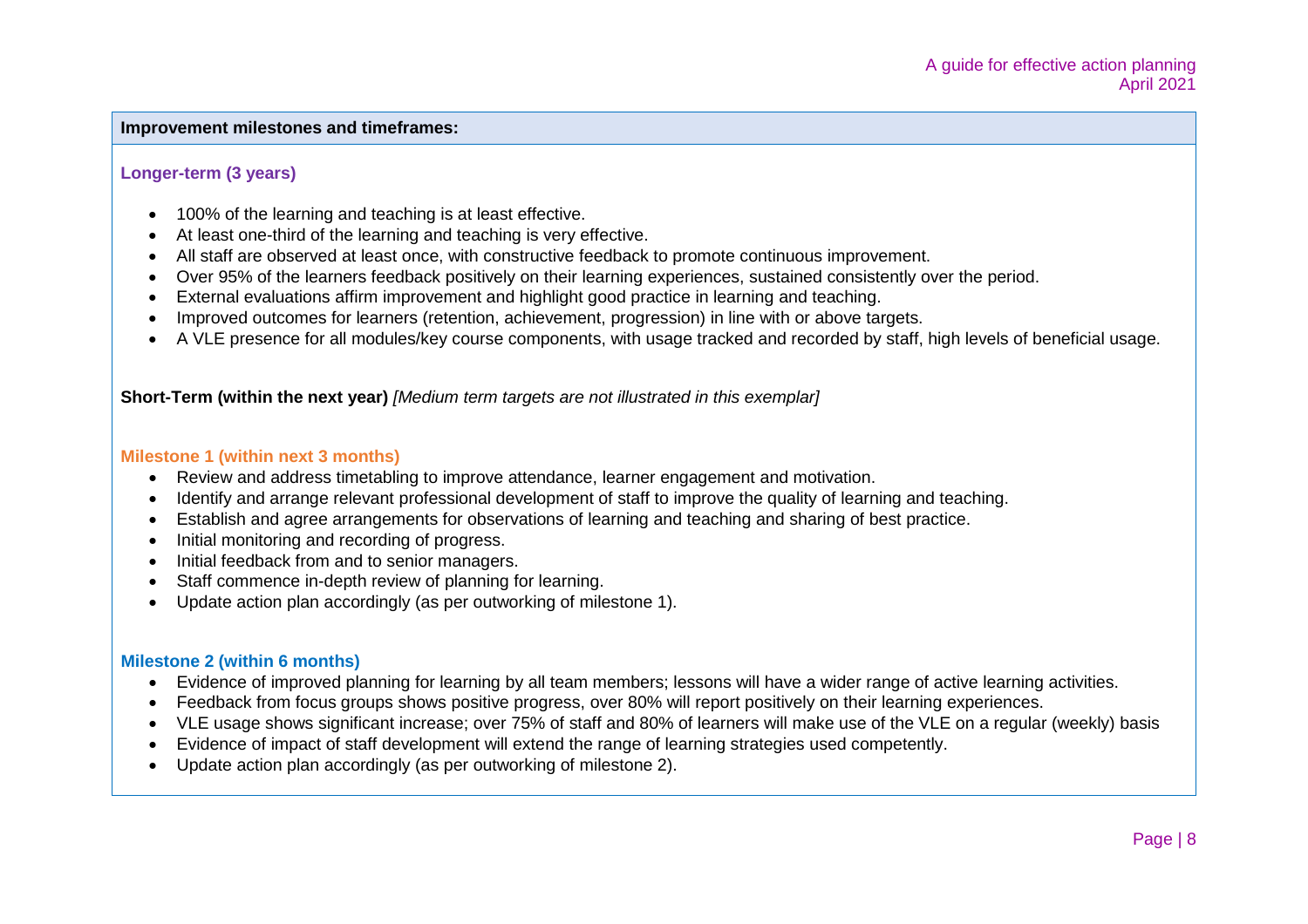#### **Milestone 3 (within 12 months)**

- 90% of the learning and teaching observed will be effective.
- At least one-quarter of the learning and teaching observed will be very effective.
- A majority of staff will be observed at least once, with constructive feedback and tailored support provided
- Over 90% of the learners will feedback positively on their learning experiences.
- Internal and external evaluations (if relevant) will affirm improvement and identify areas for continuing focus.
- Evidence of improving outcomes for learners (retention, achievement, progression) in line with or above targets set.
- Improving VLE presence for all modules/key course components, with usage tracked and analysed by staff.
- Update action plan accordingly (as per outworking of milestone 3).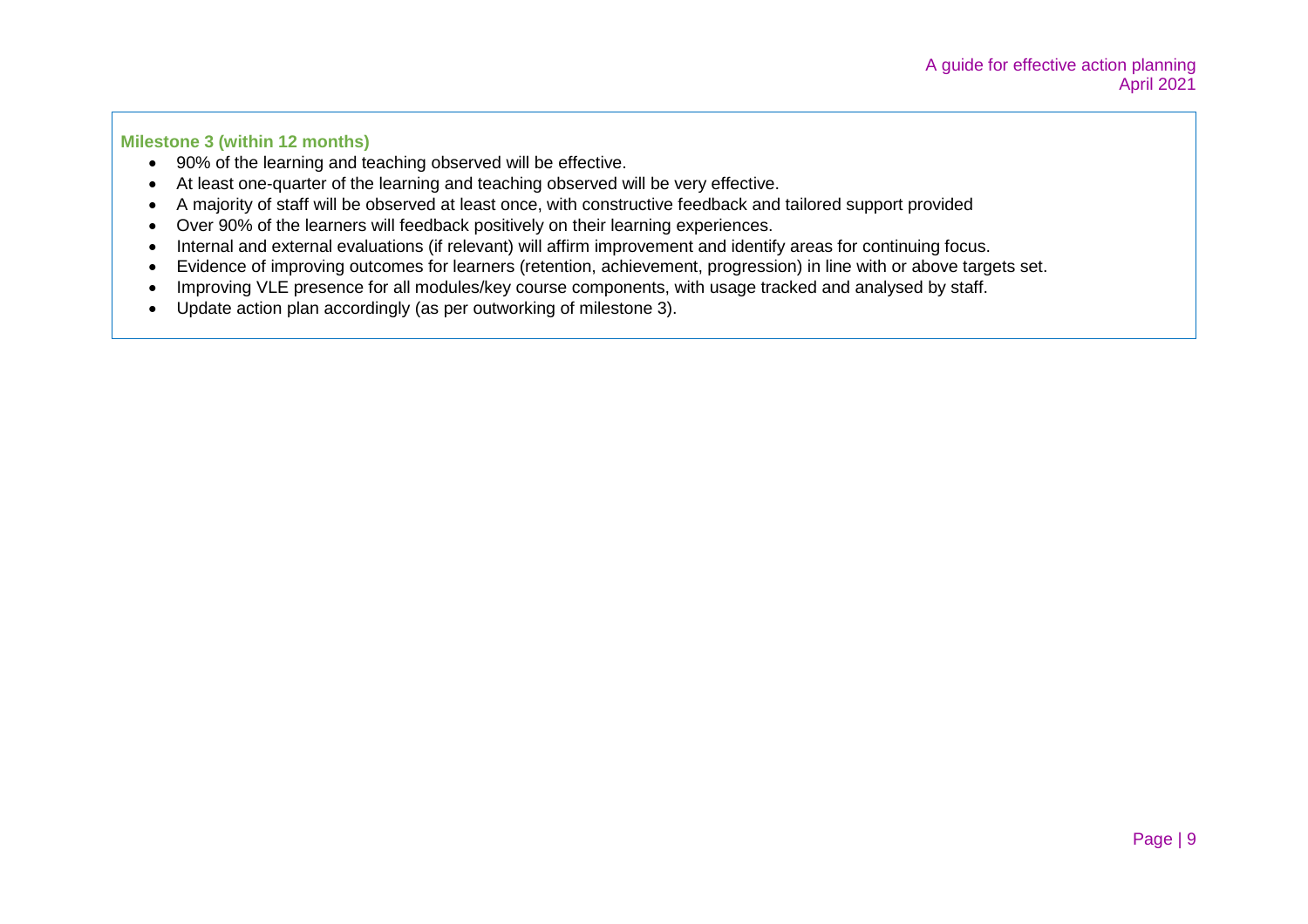| Actions to effect improvement and evaluation of impact                                             |                                                                                                                                                                                                                                                                                                                                                                                 |                                                                                                                                                                                                                                                                                                                                                                                                                                                                                                                                                                                                                                                                                                                     |  |
|----------------------------------------------------------------------------------------------------|---------------------------------------------------------------------------------------------------------------------------------------------------------------------------------------------------------------------------------------------------------------------------------------------------------------------------------------------------------------------------------|---------------------------------------------------------------------------------------------------------------------------------------------------------------------------------------------------------------------------------------------------------------------------------------------------------------------------------------------------------------------------------------------------------------------------------------------------------------------------------------------------------------------------------------------------------------------------------------------------------------------------------------------------------------------------------------------------------------------|--|
| Areas for improvement: a breakdown of the<br>contributing factors                                  | Specific actions: What will we do to effect<br>improvement?                                                                                                                                                                                                                                                                                                                     | <b>Evaluation of impact:</b><br>To what extent did it make a difference?                                                                                                                                                                                                                                                                                                                                                                                                                                                                                                                                                                                                                                            |  |
| 1. Theory sessions are too long, leading to<br>low levels of learner engagement and<br>motivation. | Provide two ten-minute breaks in the 3-<br>1 <sub>1</sub><br>hour theory sessions, with immediate<br>effect.<br>2. Tutors to plan for, and trial, a more varied<br>range of learning activities to enhance<br>learner engagement.<br>3. From September, reduce the theory<br>sessions from 3 hours to three one hour<br>sessions: managers and timetablers to<br>plan for this. | First review (milestone 1):<br>1. Attendance improved by 16% to 80%.<br>Two focus groups of learners reported<br>2.<br>more enjoyment in the theory sessions,<br>particularly the broader range of practical<br>activities.<br>3. Four-fifths of the schemes of work and<br>lessons plans have been reviewed,<br>updated, shared on VLE, and include a<br>range of more interactive<br>learning<br>approaches.<br>4. Timetabling review delayed due to staffing<br>implications. Possibly can reduce to $2 \times$<br>1.5 hour sessions. TBA by senior<br>management.<br>Second review (milestone 2):<br>Third review (milestone 3):<br>In this exemplar review details are not<br>provided for milestones 2 and 3. |  |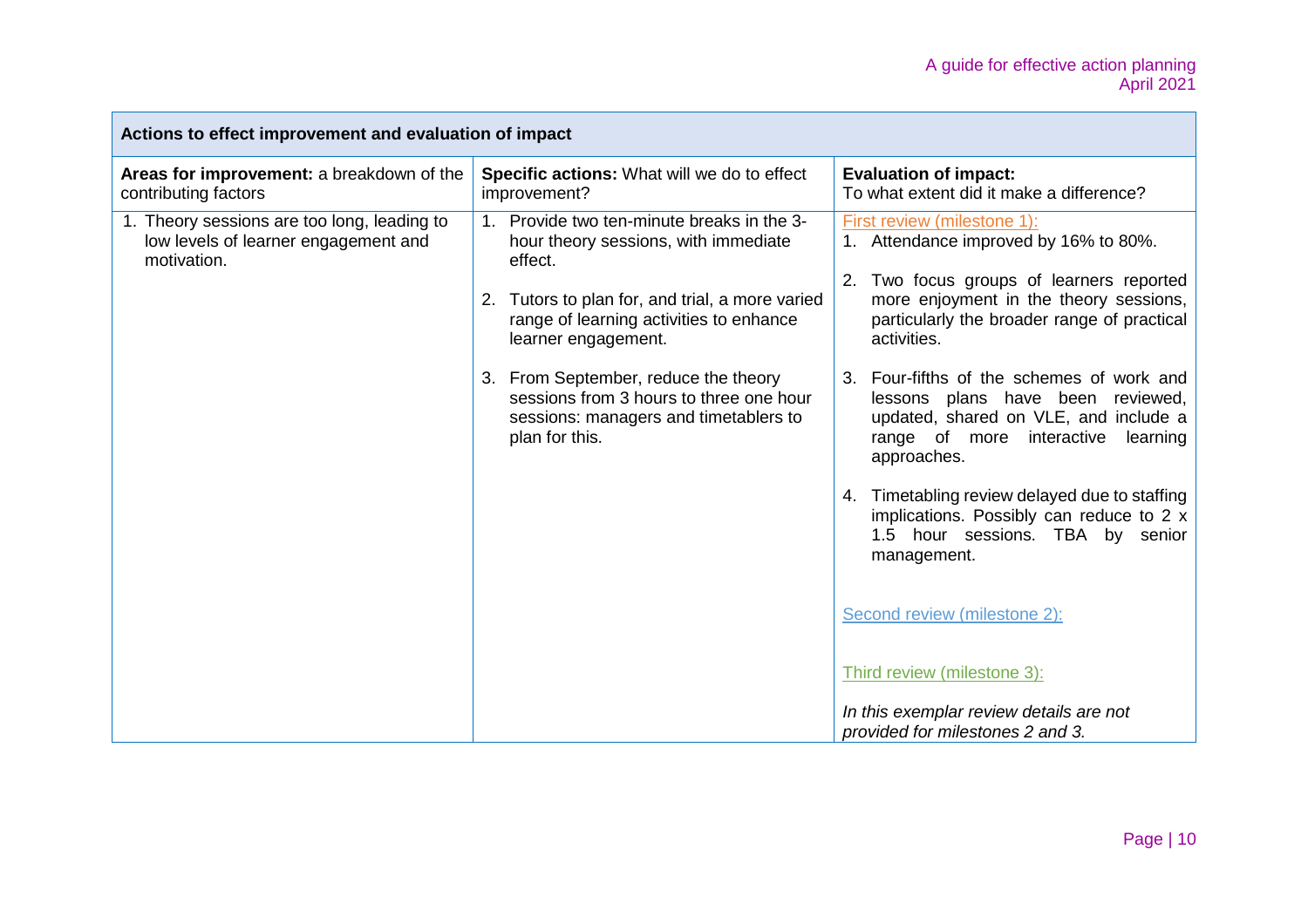| Areas for improvement: a breakdown of the                                                                                                                          | Specific actions: What will we do to effect                                                                                                                                                                                                                                                                           | <b>Evaluation of impact:</b>                                                                                                                                                                                                                                                                                                                                                                                                                                                                                                                                           |
|--------------------------------------------------------------------------------------------------------------------------------------------------------------------|-----------------------------------------------------------------------------------------------------------------------------------------------------------------------------------------------------------------------------------------------------------------------------------------------------------------------|------------------------------------------------------------------------------------------------------------------------------------------------------------------------------------------------------------------------------------------------------------------------------------------------------------------------------------------------------------------------------------------------------------------------------------------------------------------------------------------------------------------------------------------------------------------------|
| contributing factors                                                                                                                                               | improvement?                                                                                                                                                                                                                                                                                                          |                                                                                                                                                                                                                                                                                                                                                                                                                                                                                                                                                                        |
| 2. The quality of the learning and teaching,<br>particularly a lack of: stretch and<br>challenge; planning for differentiation; and<br>active learning strategies. | 1. Team to engage with the teaching and<br>learning mentor to support the<br>development of more effective planning<br>for learning.<br>2. Identify and plan for the most appropriate<br>CPD, for the team, to address<br>weaknesses in:<br>differentiation<br>effective questioning<br>- active learning strategies. | To what extent did it make a difference?<br>First review (milestone 1):<br>1. The teaching and learning mentor has<br>met twice with all six members of the<br>team and reviewed the effectiveness of<br>their planning for learning, and provided<br>constructive feedback. Two team<br>members require further support with<br>planning.<br>2. All of the team members have benefited<br>from two well-attended, high quality CPD                                                                                                                                    |
|                                                                                                                                                                    | 3. Set up workshops, one per term, to share<br>and disseminate good practice, including<br>with other teams.<br>4. Commence a process of rigorous and<br>consistent lesson/session observations,<br>with feedback to staff, to promote and<br>monitor better practice.                                                | events on effective questioning and<br>active learning.<br>3. The team has met with another course<br>team to share strategies on how they<br>engage learners in more active learning<br>and increase learner attendance and<br>motivation.<br>4. Three of the four session observations<br>indicate improvements in learning and<br>teaching, particularly the use of ILT and<br>more effective questioning strategies.<br>Second review (milestone 2):<br>Third review (milestone 3):<br>In this exemplar review details are not<br>provided for milestones 2 and 3. |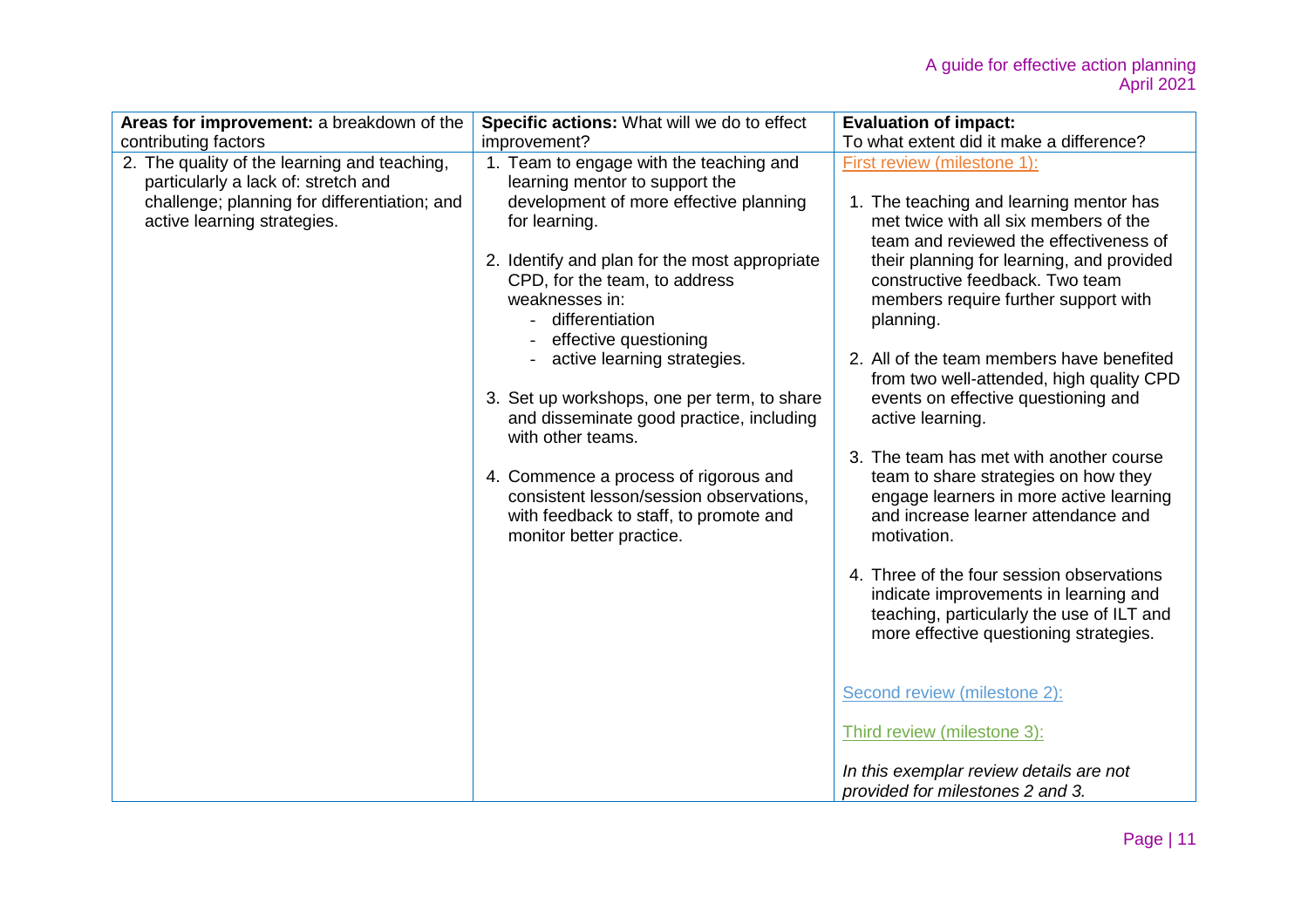| Areas for improvement: a breakdown of the               | Specific actions: What will we do to effect                                                                                                                                                                                                | <b>Evaluation of impact:</b>                                                   |
|---------------------------------------------------------|--------------------------------------------------------------------------------------------------------------------------------------------------------------------------------------------------------------------------------------------|--------------------------------------------------------------------------------|
| contributing factors                                    | improvement?                                                                                                                                                                                                                               | To what extent did it make a difference?                                       |
| 3. Under-use of ILT to support and enhance<br>learning. | Training for staff in the use of tablet<br>$1_{-}$<br>technology in learning situations delivered<br>to staff by external provider.                                                                                                        | In this exemplar review details are not<br>provided for milestones 1, 2 and 3. |
|                                                         | Good practice in the use of the VLE to<br>2.<br>enhance learning to be shared by<br>experienced and highly ICT-competent<br>team member.                                                                                                   |                                                                                |
|                                                         | 3. Course team to take forward the creation<br>of materials for use on the VLE to a<br>recognised minimum standard, supported<br>by ICT-competent team member. Team<br>members to review access and usage of<br>VLE materials by learners. |                                                                                |
|                                                         | 4. Observe and share best practice in other<br>teams.                                                                                                                                                                                      |                                                                                |
|                                                         | 5. Further ILT update training, internal<br>development and external training.                                                                                                                                                             |                                                                                |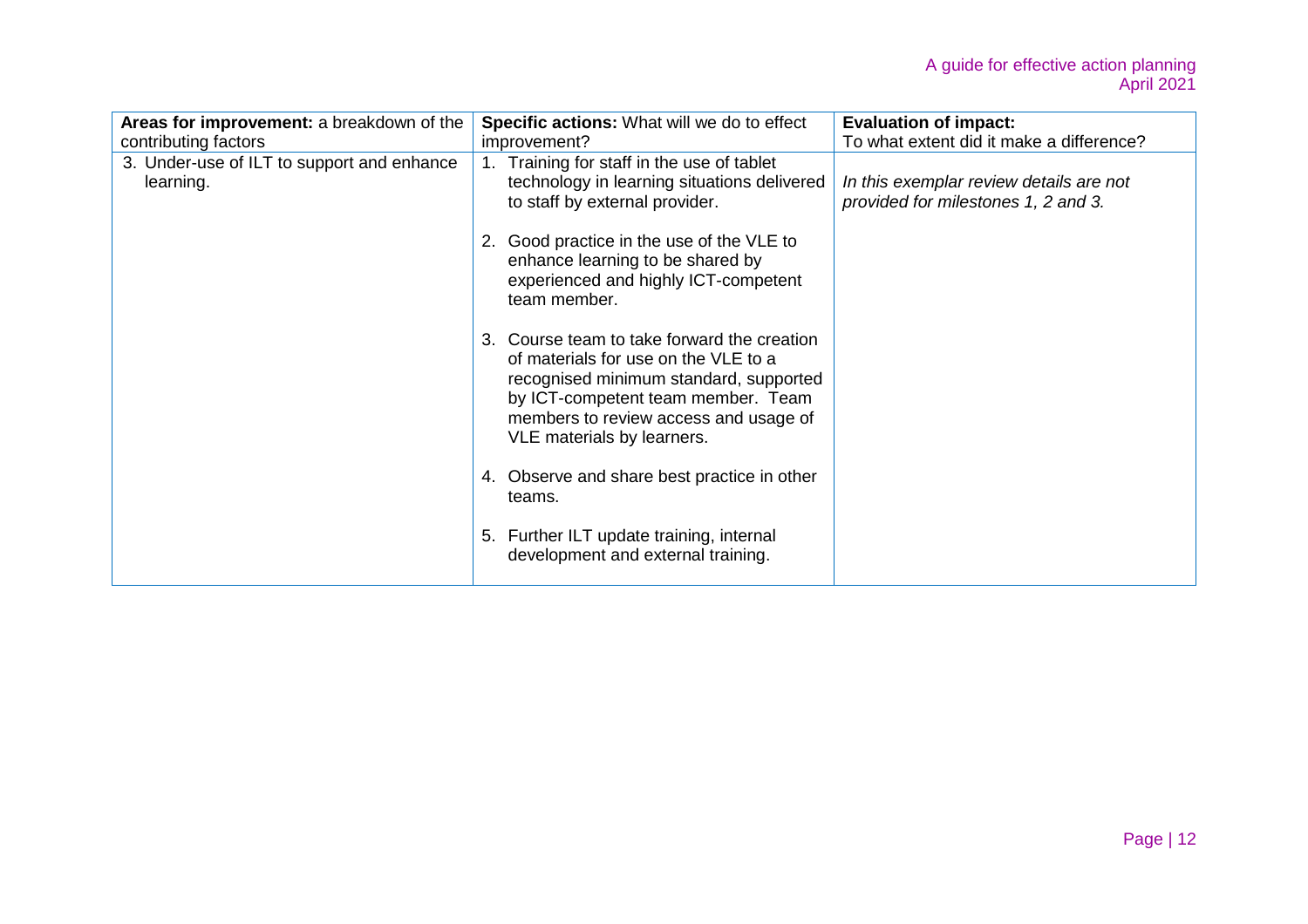#### **Feedback from senior managers:**

#### First review (milestone 1):

- Timetabling matter: process underway to recruit an additional part-time member of staff to facilitate movement to 3 one-hour theory sessions.
- Two CPD sessions on effective questioning and active learning facilitated and resourced; further CPD on differentiation planned.
- Process, guidance and documentation for the consistent observation of learning and teaching devised and agreed.
- Observations of learning and teaching have commenced.
- Training in use of mobile tablet technology in the classroom sourced and provided.
- Facilitation of workshops for sharing of best practice.
- Monthly minuted feedback meetings with course team leader have taken place and are ongoing.
- Attended the team workshop on good practice in the use of VLE.
- Fed impact of actions back to whole-organisation QIP monitoring process.

Second review (milestone 2):

Third review (milestone 3):

*In this exemplar review details are not provided for milestones 2 and 3.*